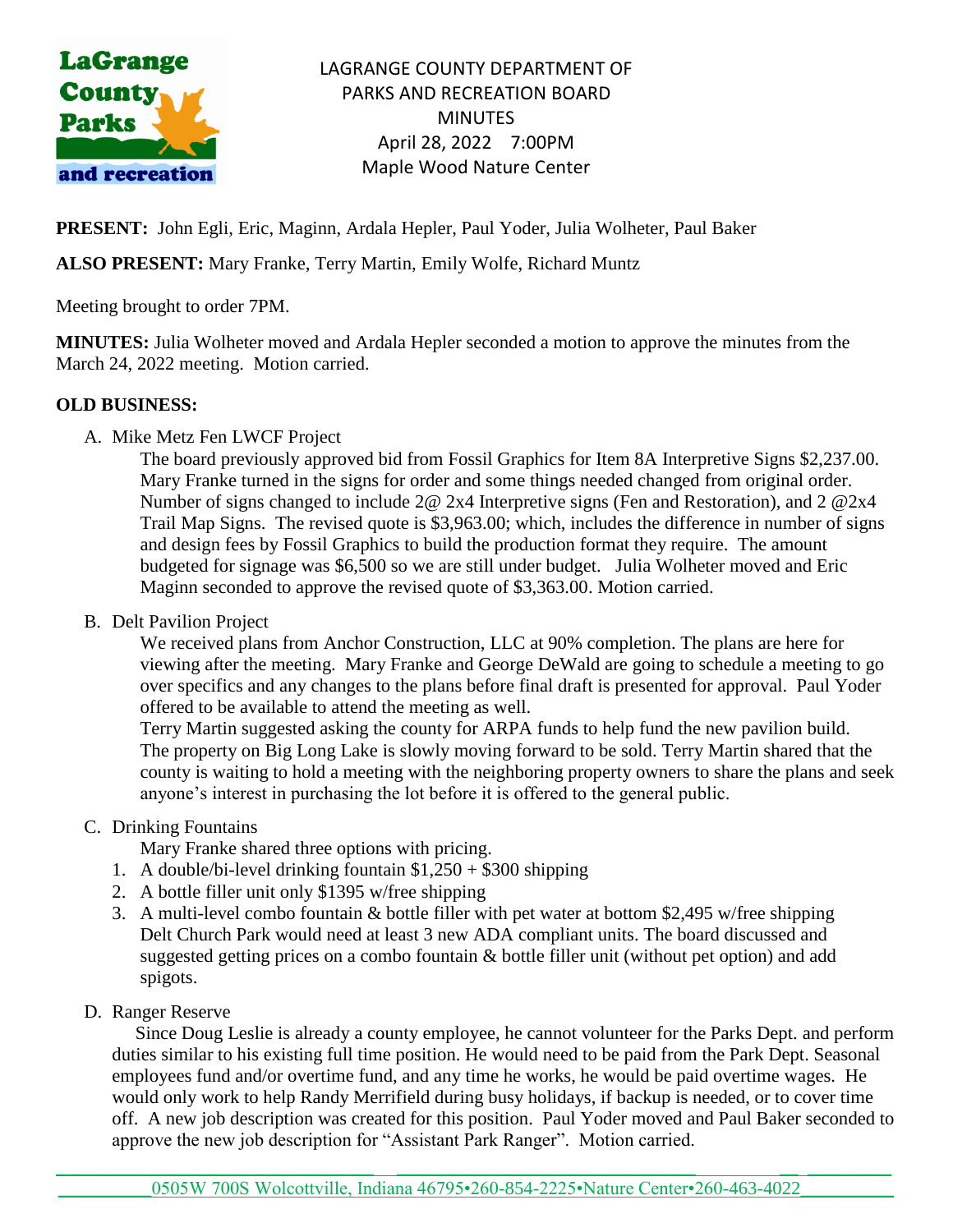Paul Yoder moved and Eric Maginn seconded to approve a base wage up to \$11.98 per hour for this position. Motion carried.

- E. Summer Employment Update
	- 1. Human Resources is advertising everywhere for Lifeguards and Swim Instructors.
	- 2. Lifeguard: Cali Godlewski is planning to be day camp assistant and become lifeguard certified so the kids can swim during camp. A new job description has been created for this position.
	- 3. Swim Instructor: One applicant so far. May only have one swim session per day, after day camp.
	- 4. Summer Maintenance: Three hires from last summer will be returning for this summer.
	- 5. Gate Attendant: Mary Franke shared that money taken verses money spent doesn't show any benefit to having someone in the gatehouse. The exception would be a week or two around July 4 holiday. Consideration to having an attendant during the holiday week(s) will be discussed.

Eric Maginn moved and Julia Wolheter seconded to approve the new job description "Summer Camp Assistant / Lifeguard Certified". Motion carried.

F. Summer Youth Program at Delt

Mary Franke shared that this event keeps growing – Ben's Pretzels will have free pretzels, a free meal is being provided, Pepsi is providing water and soda, all area police depts, fire depts, state police, conservation officers, REMC, etc. are planning to be present with interactive activities. We still need doorprizes compatible for kids  $6<sup>th</sup>$  grade and older. Jim Gust is donating a kayak. Event is August 6, 2022 from 10AM – 2 PM.

# **NEW BUSINESS:**

A. Community Service

Jim Gust is retiring. His last day is next Wednesday, May 4. The court system is looking for a replacement and is also changing the way community service works. The number of kids has declined for many reasons and this will affect the Parks Dept. Jim Gust shared that community service offered between 100-150 hours of labor to Park Dept projects per week. This is like losing the labor time of 2 full-time employees. Mary Frank shared that according to NRPA, our park department is understaffed based on number of parks and acres maintained. In the near future, the Parks Dept. may need to ask for budget increases to add at least one more full-time maintenance position.

B. New Positions

Martin Franke at Soil & Water Dept. has a part-time employee, Kyle Burchett. Martin asked for the possibility of a shared full-time position for Kyle. Kyle currently works 3 days at the Soil & Water office, so the other two days, he would be available to us for maintenance duties, or to help the Naturalist with programs/events. After discussion, no decision was made at this time.

# C. Programs

Leslie Arnold's report shared that the Maple Syrup school tours were record breaking. In 2017, 527 attended the tour program and this year, 1067 kids attended. Teachers had great positive responses.

### D. Pine Knob Rental Rate

Last meeting, the daily rental rate of \$200 was approved. The weekend rate needs to be updated as well. Julia Wolheter moved and Eric Maginn seconded to approve the Pine Knob weekend rate of \$400 (Friday 3:30 to Sunday closing). Motion carried.